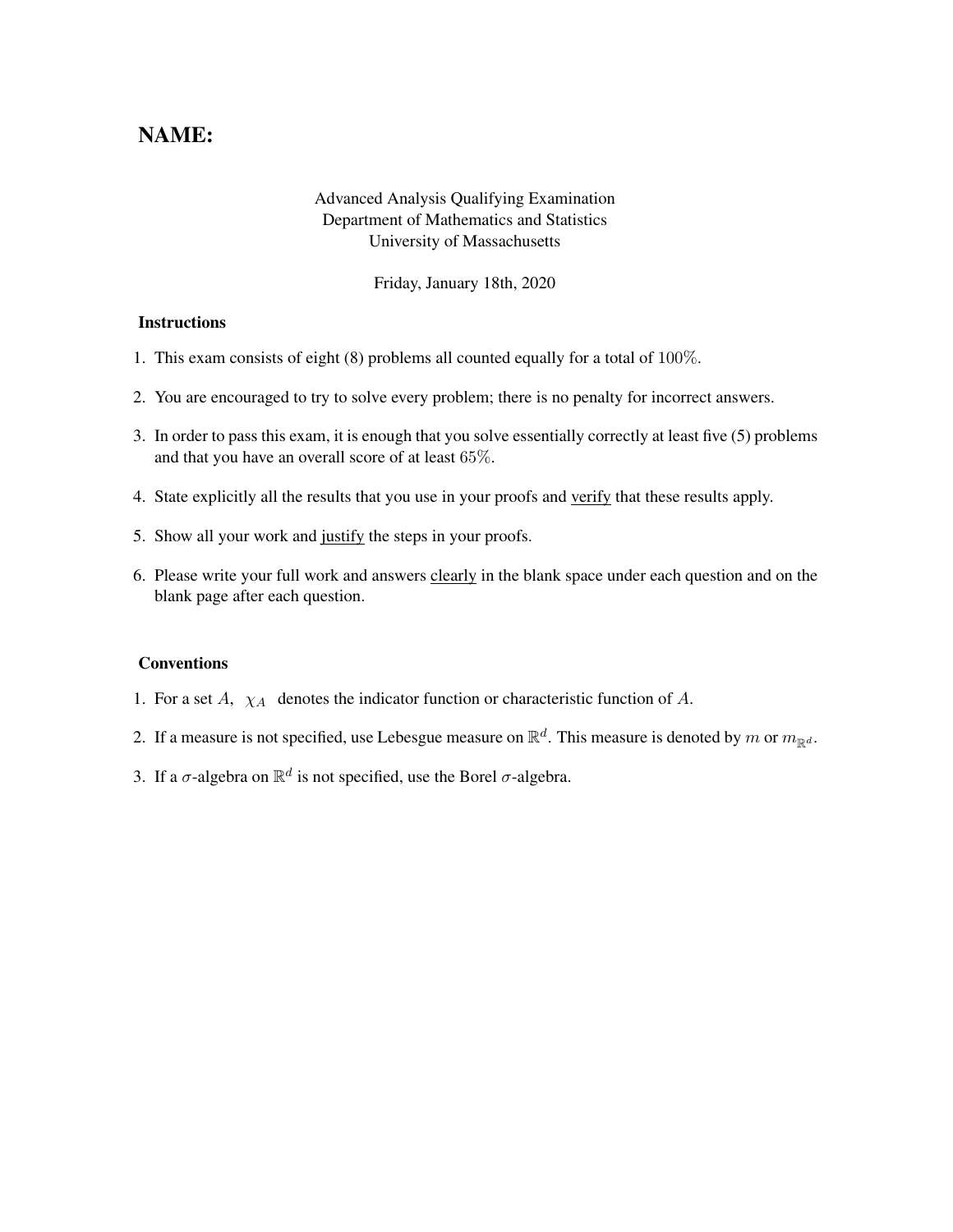1. Let  $a, b \in (0,1)$  and let  $\phi$  denote the function  $\phi(x) = |x|^{-a}$  for  $0 < |x| < 1$ , and  $\phi(x) = 0$ otherwise, and let  $\{r_n \mid n \in \mathbb{N}\}\$  denote an enumeration of a countable dense set. Now define the function

$$
f(x) = \sum_{n=1}^{\infty} b^n \phi(x - r_n).
$$

Show that  $f$  is integrable and a.e. finite, but unbounded on any interval: that is, for any interval  $J \subset \mathbb{R}$ , we have  $\sup_{x \in J} f(x) = \infty$ .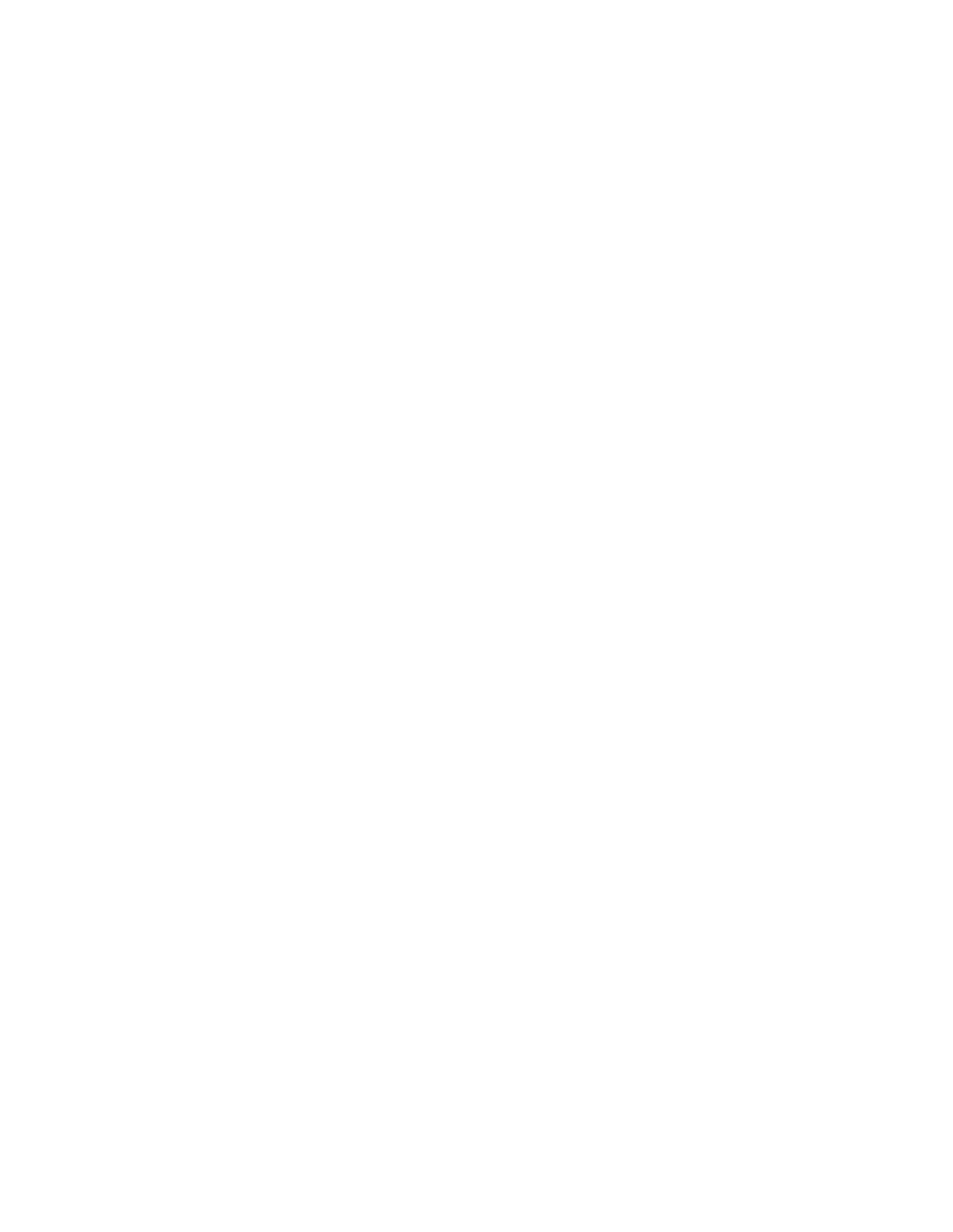2. (a) Let  $(X, \mathcal{M}, \mu)$  be a measure space,  $\{f_n, n \in \mathbb{N}\}\$ a sequence of Borel-measurable functions mapping X into R, and f a Borel-measurable function mapping X into R. Assume that  $f_n \to f$ in measure and that there exists  $g \in L^1(\mu)$  such that  $|f_n| \leq g$  for all  $n \in \mathbb{N}$ . Prove that  $f_n \to f$  in  $L^1(\mu)$ ; i.e., prove that

$$
\lim_{n \to \infty} \int_X |f - f_n| \, d\mu = 0.
$$

(Hint. Work with an arbitrary subsequence of  $\{f_n\}$  that converges to f in measure. Alternatively, consider a proof by contradiction.)

(b) Give an example of a measure space  $(X, \mathcal{M}, \mu)$ , a sequence  $\{f_n, n \in \mathbb{N}\}\$  of Borel-measurable functions mapping X into  $\mathbb R$ , and a Borel-measurable function f mapping X into  $\mathbb R$  with the following property:  $f_n \to f$  in measure but  $f_n$  does not converge to f in  $L^1(\mu)$ .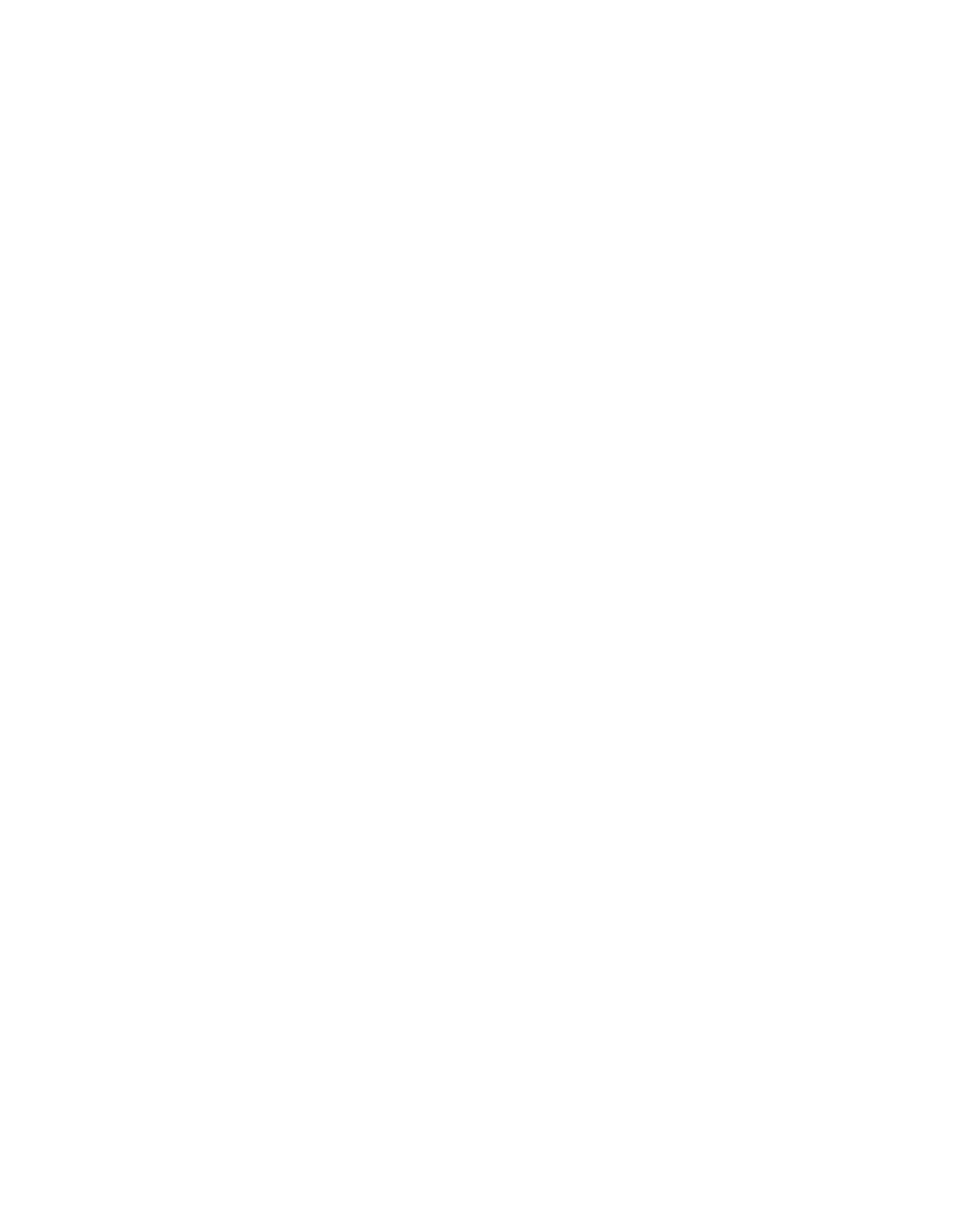3. (a) Define  $f : \mathbb{R} \to \mathbb{R}$  by  $f(x) = (x (\log x)^2)^{-1}$  for  $0 < x < 1/e$ , and  $f(x) = 0$  otherwise. Check that  $f$  is integrable, and that

$$
\int_{(-\infty,x)} f(t) dt = \frac{-1}{\log x} \quad \text{for} \quad 0 < x < 1/e.
$$

(b) Use part (a) to show that the Hardy-Littlewood maximal function  $f^*$  is not locally integrable, that is,  $\int_{(0,r)} f^*(x) dx = \infty$  for every  $r > 0$ .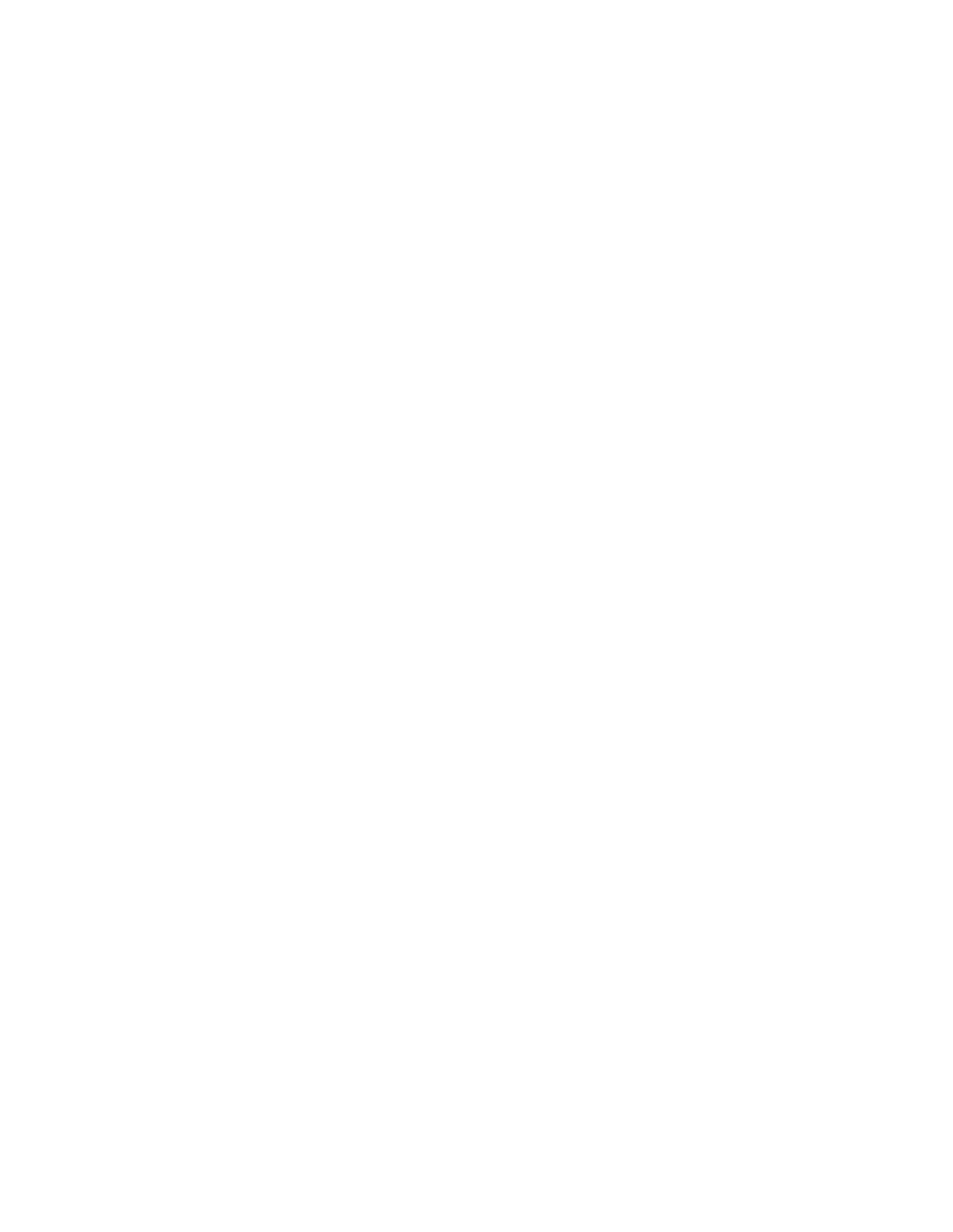4. (a) Show that if  $F : [a, b] \to \mathbb{R}$  is monotone increasing then

$$
\int_a^b F'(x) \, dx \le F(b) - F(a).
$$

To do so proceed as follows: define  $F_n(x) := n \left( F(x + \frac{1}{n}) \right)$  $(\frac{1}{n}) - F(x)$  and use Fatou (why can you?) to show that  $\int_a^b F'(x) dx \le \liminf_{n \to \infty} \int F_n(x) dx$ . Compute  $\int_a^b F_n(x) dx$  for n large to conclude<sup>1</sup>.

(b) Show that if  $F : [a, b] \to \mathbb{R}$  is of bounded variation on  $[a, b]$  then

$$
\int_a^b |F'(x)| dx \le T_F(a, b)
$$

You may use without proof that a monotone function is differentiable almost everywhere.

<sup>&</sup>lt;sup>1</sup>You may think of F as constant  $F(x) = F(b)$  for all  $x > b$  if convenient.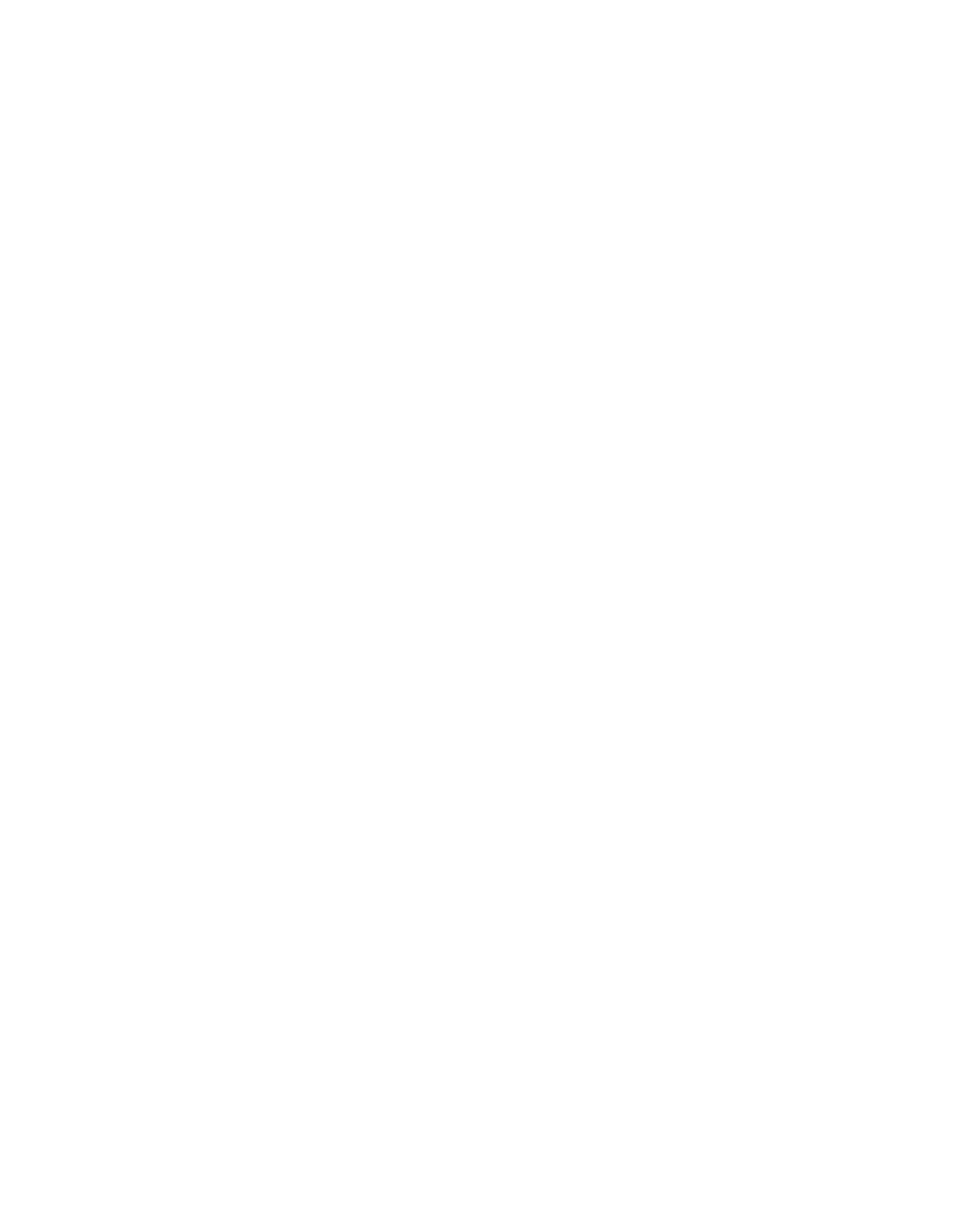5. Let  $t$  be a fixed positive number. Prove that

$$
\int_0^\infty e^{-tx} \frac{\sin^2 x}{x} dx = \frac{1}{4} \log(1 + \frac{4}{t^2})
$$

by integrating  $e^{-tx}\sin(2xy)$  with respect to  $x \in (0, \infty)$ ,  $y \in (0, 1)$  and with respect to  $y \in (0, 1)$ ,  $x \in (0, \infty)$ . Justify all your steps.

(Hints. cos( $2\theta$ ) = 1 –  $2\sin^2\theta$ . In order to do one of the integrations, either integrate by parts twice or use the definition of the appropriate trigonometric function in terms of complex exponentials.)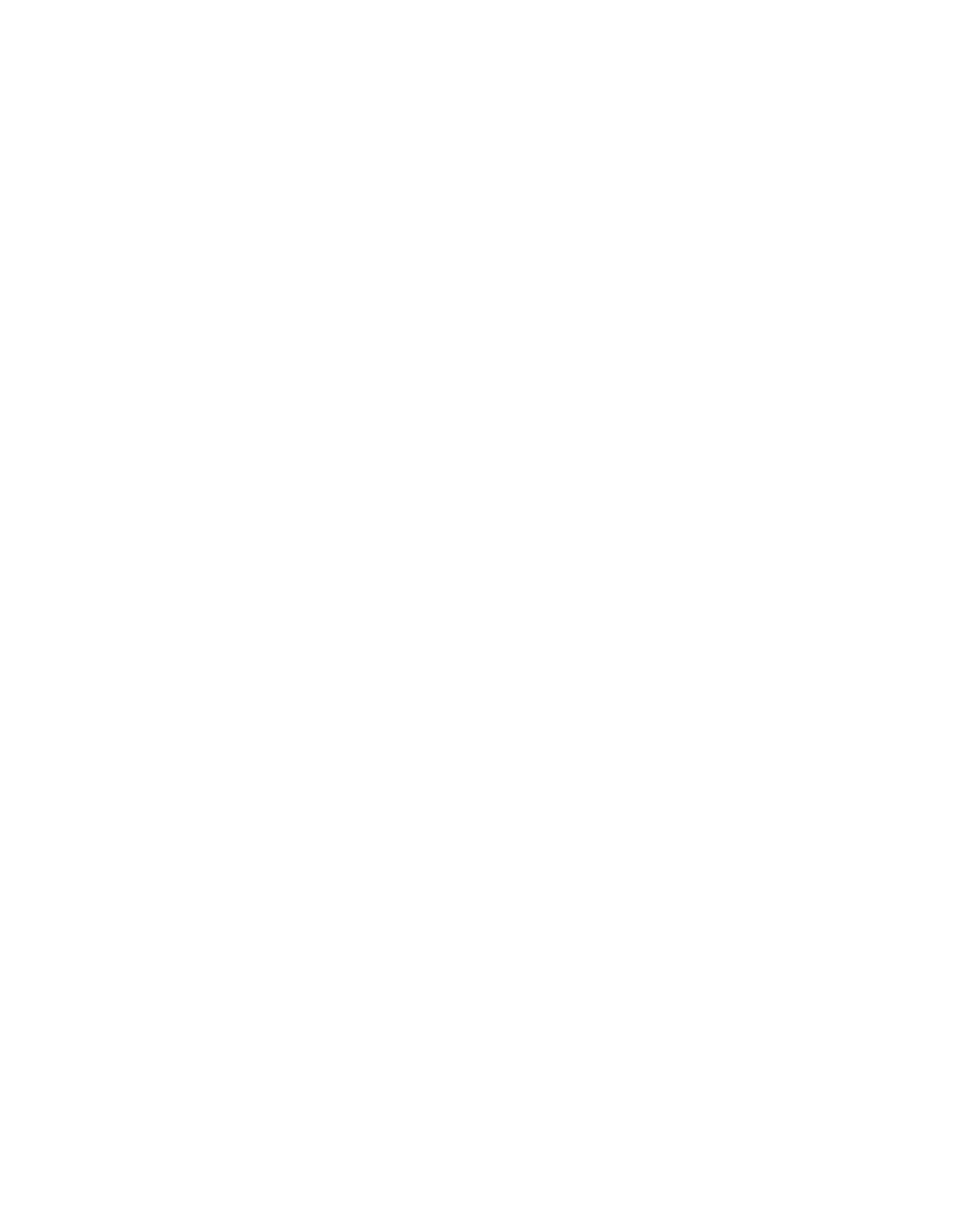6. Let H be a Hilbert space. Recall that if S is a closed subspace of H, then one can define a linear operator  $P_S: H \to H$  by defining  $P_S x$  to be the element of S such that  $x - P_S x \in S^{\perp}$ .  $P_S$  is called the orthogonal projection of  $H$  onto  $S$ .

Assume that there exists a sequence  $\{S_n, n \in \mathbb{N}\}\$  of closed subspaces of H such that for all  $n \in \mathbb{N}\$ we have  $S_n \subset S_{n+1}$ . In this case we define

$$
Z=\overline{\cup_{n=1}^{\infty}S_n}\,;
$$

i.e.,  $Z$  equals the closure of the union of all the subspaces  $S_n$ .

(a) Prove that  $Z$  is a closed subspace of  $H$ .

(b) Prove that for all  $x \in H$ ,  $||x - P_{S_n}x|| \to ||x - P_Zx||$  as  $n \to \infty$ . The linear operator  $P_Z$  is well defined because of part (a).

(c) Prove that for all  $x \in H$ ,  $P_{S_n} x$  converges to  $P_Z x$  as  $n \to \infty$ .

(**Hint.** Use part (a) and the Pythagorean Theorem.)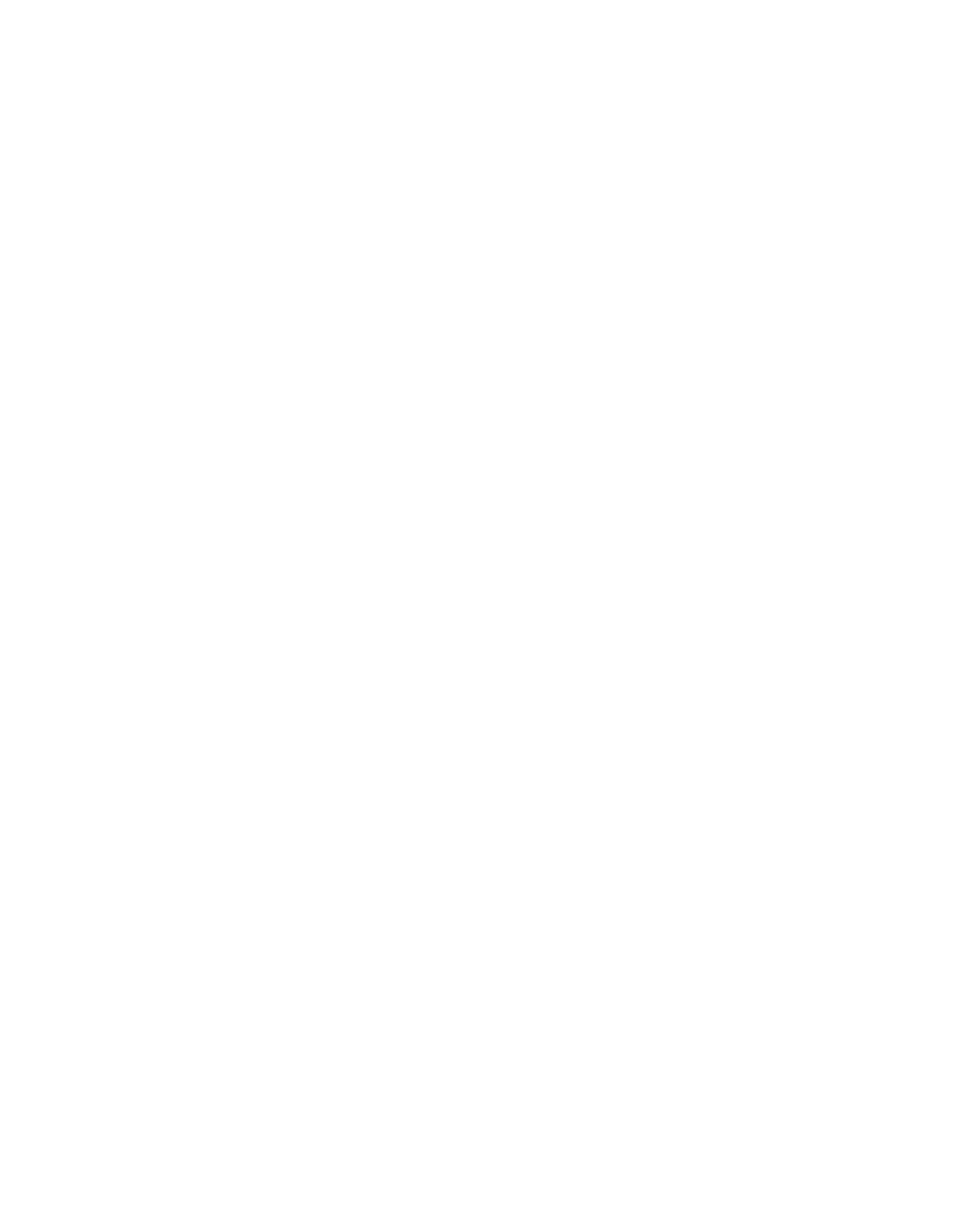7. Let X be a Banach space with norm  $\|\cdot\|$  and let E be a proper, nonempty, closed subspace of X. We define the following equivalence relation on X:  $x \sim y$  iff  $x - y \in E$ . The equivalence class of  $x \in X$  is denoted by  $x + E$ , and the set of equivalence classes, or quotient space, is denoted by  $X/E$ . With these definitions,  $X/E$  is a vector space (do not prove this). For  $x \in X$ , define

$$
||x + E|| = \inf_{y \in E} ||x + y||.
$$

- (a) Prove that  $||x + E||$  defines a norm on  $X/E$ .
- (b) Prove that  $X/E$  is complete with respect to the norm  $||x + E||$ .

(Hint. Use without proof the fact that a normed vector space  $Y$  is complete if and only if every absolutely convergent series in  $Y$  converges to an element in  $Y$ .)